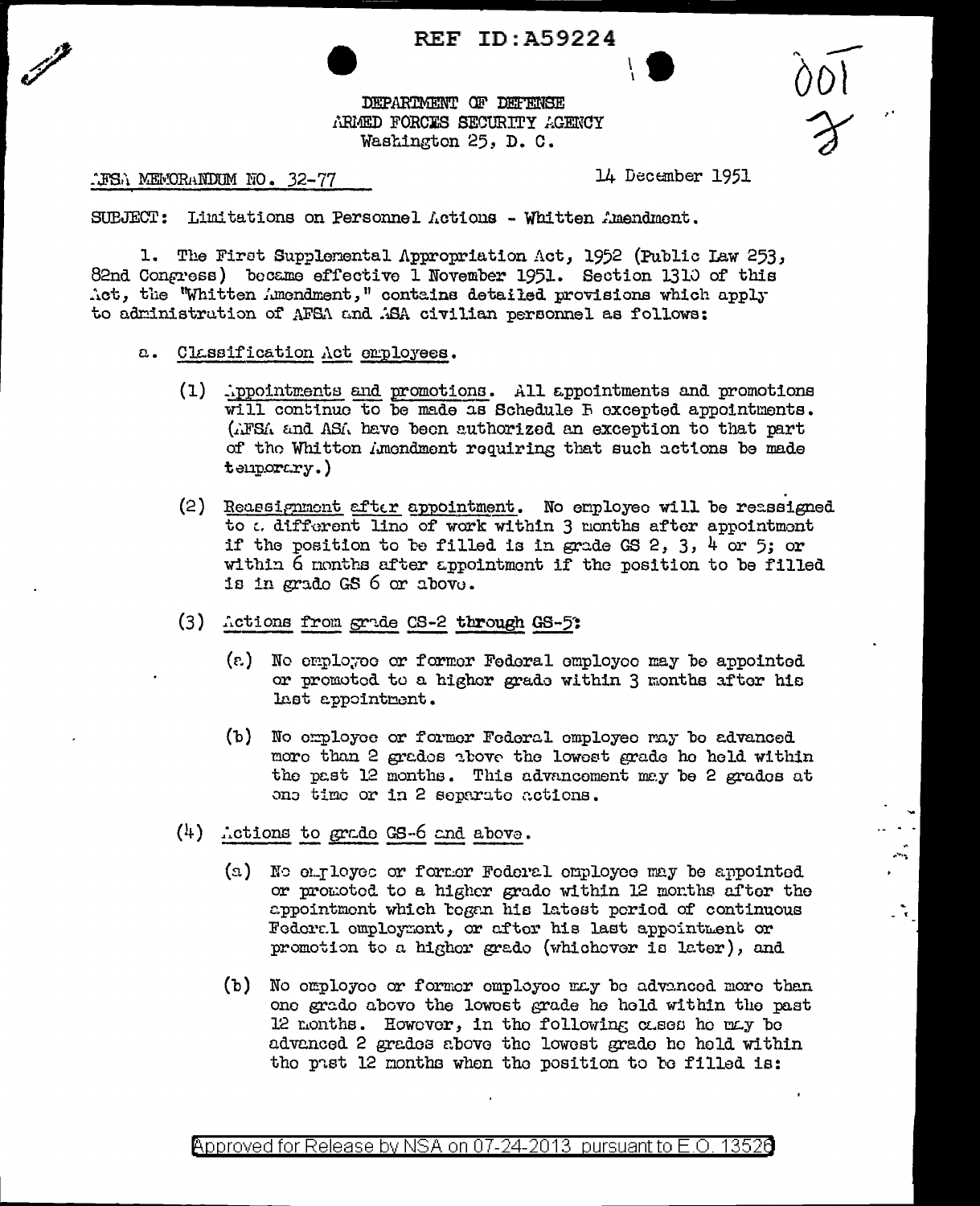## AFSA MEMORANDUM NO. 32-77

14 December 1951

- Not higher than grade GS-11 and is in a line of work  $\overline{r}$ properly classified at two-grade intervals under the Classification Act of 1949.
- In the agency in which he is serving if there is no  $\overline{2}$ position in the normal line of promotion in the grade immediately below that of the position to be filled and prior approval of the Civil Service Commission represontative has been obtained.
- (5) Employees domoted or separated by reduction in force. The restrictions of the Whitten Amendment do not apply to any omployee who is being appointed or promoted to any grade up to and including that from which he had ever been demoted or separated, by any Federal Agency, because of reduction in force. Any time or grade requirement for promotion above the grade from which he had been separated or demoted will begin with the offoctive date of his appointment or promotion to that grade.
- b. Wage Board cuployees. The provisions of the Whitten Amondment do not apply to W.go Board employees at the present time.

2. Porsonnel actions taken subsequent to 31 October 1951 will be roviewed on the basis of the requirements of the Whitten Amendrant as they apply to AFSA and ASA.

3. Inclosed is a series of questions and mawers concerning the application of the Whitten Amendment to personnel actions.

 $4.$  The Chief, ASA, concurs that the provisions of this memorandum apply to ASA personnel.

5. A revision of AFSA Monorandum No. 32-76, 5 Sept. 1951, subject: "Promotion Policy - AFSA Civilian Employoos," will be published to include the provisions of the Whitten Amondment, retreactive to 1 November 1951.

FOR THE DIRECTOR:

Ge, Elember

GEO. E. CAMPBELI Colonel, ACC djutant Goneral.

 $Incloaurc - 1$ List of quostions and answors

DISTRIBUTION III

 $\mathbf{v}_1$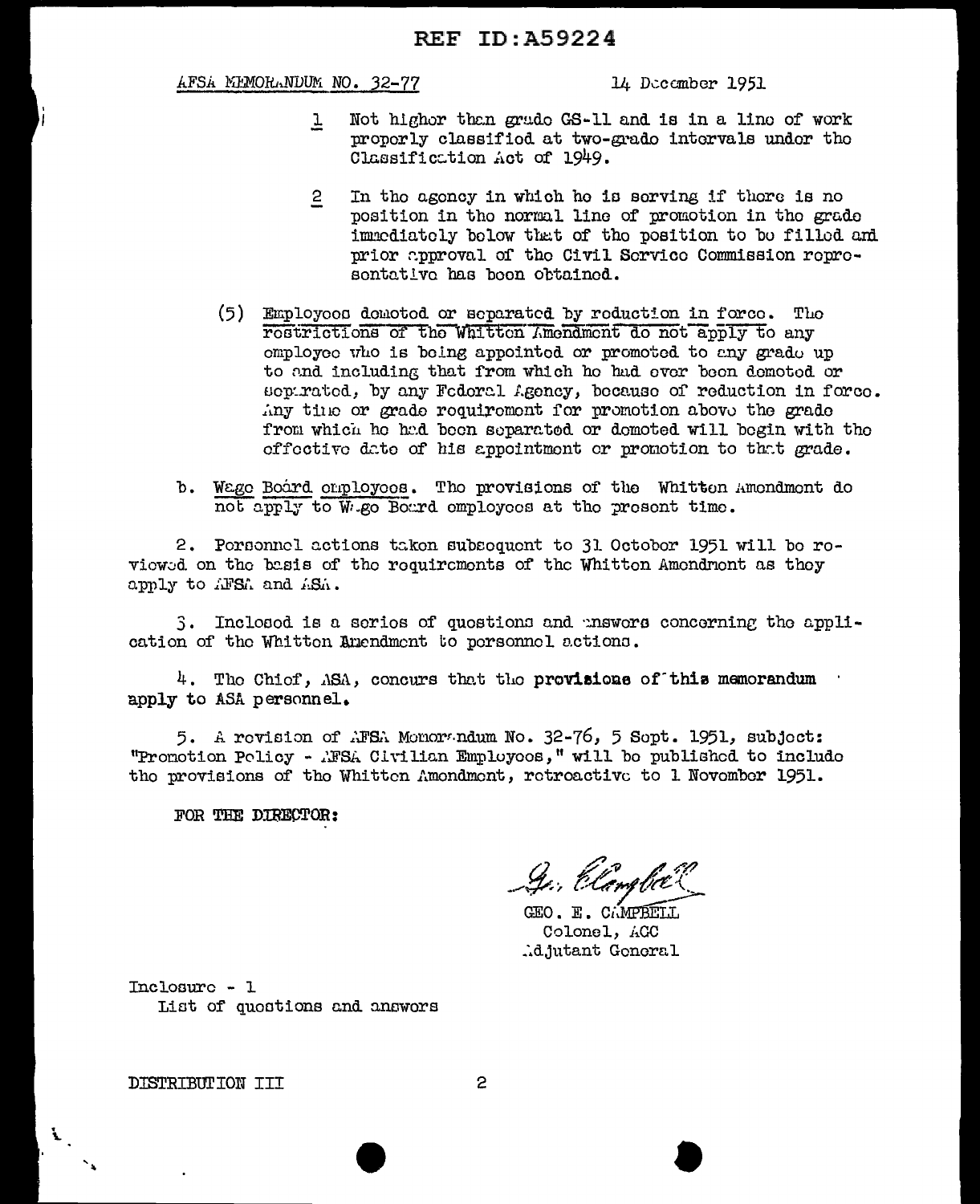QUESTIONS AND ANSWERS CONCERNING THE APPLICATION OF THE WHITTEN AMENDMENT TO PERSONNEL ACTIONS

- 1. Q. An employee was promoted to a grade CS-9 position one year ago. He resigned from this position six months ago. May he now be appointed to a grade GS-10 position?
	- A. Yes, inasmuch as one year has elapsed since his last promotion. (If, however, he is now appointed to a grade GS-9 position, one year must elapse from the date of his new appointment before he may be promoted.)
- A former Federal employee resigned more than a year ago from a  $2. Q.$ grade GS-7 position. Is there any limitation on the grade to which he may now be appointed?
	- A. No. Since he has not been employed by the Federal Government within the past year he may now be appointed to any position for which he possesses necessary experience or training to qualify.
- 3. Q. An employee with no previous Foderal service has been given an appointment to a grade GS-3 position. How soon may be be promoted to a grade GS-4?
	- A. The employee may be promoted after three calendar months have elapsed from date of appointment, provided he is otherwise qualified.
- $4. Q.$ When may the employee who was promoted to grade  $GS-4$  in the previous question be promoted to grade GS-5?
	- A. He may be promoted at any time to a grade GS-5 position for which he mects the qualification standards.
- 5. Q. An employee was appointed at GS-2 on 1 January 1951, promoted to GS-3 on 15 April 1951 and promotod to GS-4 on 1 August 1951. A promotion to grade  $GS-5$  was processed effective 4 November 1951. Should this action be canceled?
	- A. Yos. The employee may not legally be promoted to grade GS-5 until one year has olapsed since his promotion to grade GS-3. No employee may be advanced more than two grades above the levest grado held within the past twolve months; i.e., 15 Apr. 1952.
- 6. Q. When an employee moves between Federal agencies at the rame grade without a break in service, should service in both tenation be considered in determining oligibility for promotion.
	- A. Yes.

Incl. 1 with .FSA Memorandum. No. 32-77 of 14 December 1951

Ÿ,

I